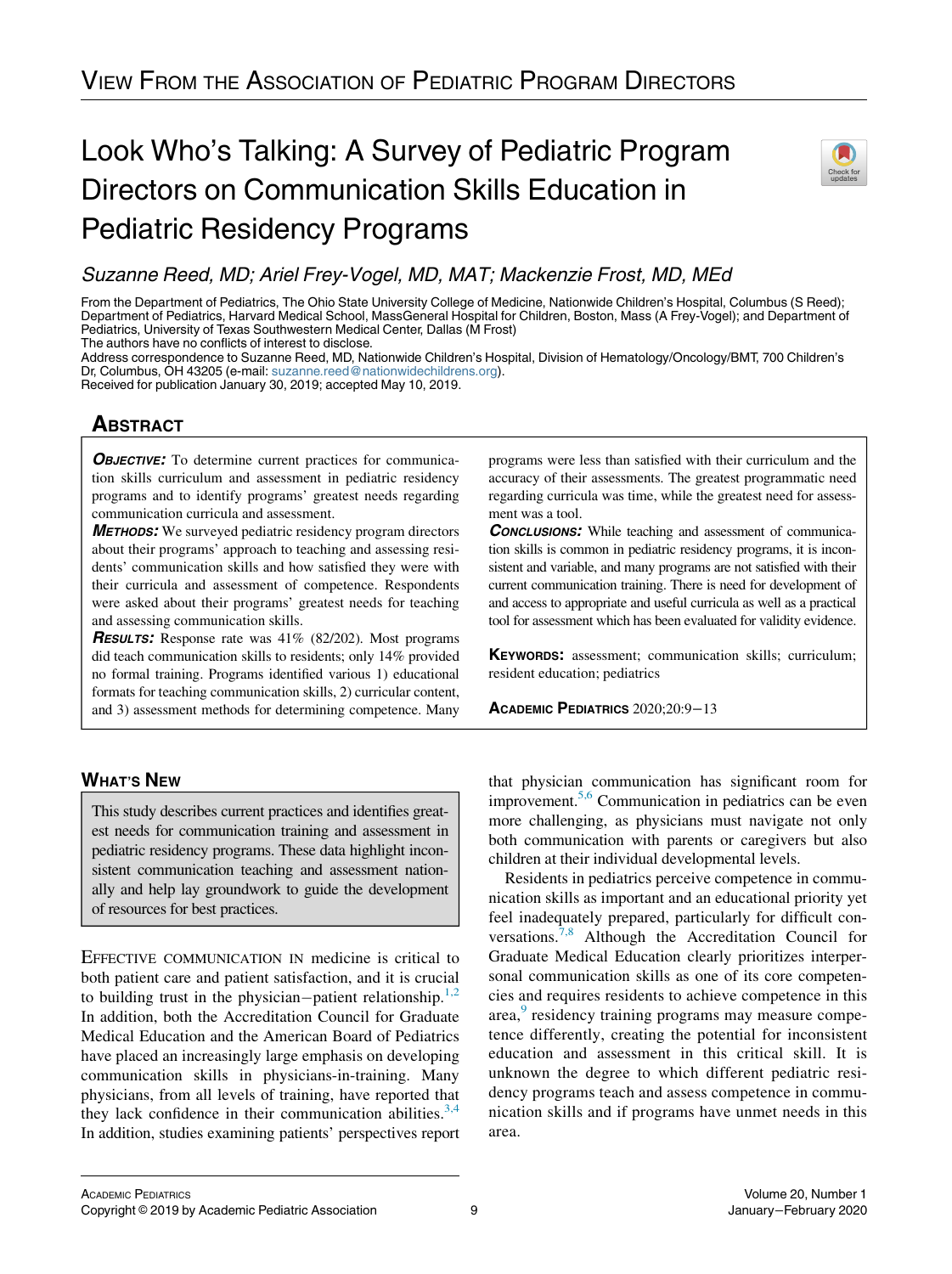We conducted a survey-based, mixed-methods study to assess national current practices regarding communication skills training and assessment of competence in pediatric residency programs. We also aimed to identify the greatest needs in pediatric residency programs for communication training to guide curriculum and assessment development.

## METHODS

### **SURVEY DEVELOPMENT**

Initial survey content was developed by 3 investigators from different institutions, as members of the Association of Pediatric Program Directors (APPD) Assessment Task Force. The survey questions were developed using survey design best practices. $10,11$  Survey questions were reviewed by the APPD Research and Scholarship Task Force and then revised by the investigators based on this consensus review. Finally, the survey was refined using cognitive interviewing.<sup>[12,13](#page-4-6)</sup> Seven cognitive interviews were conducted with a combined approach using think-aloud and verbal probing techniques. The survey was further revised for clarity based on the cognitive interviews, resulting in the final survey. The institutional review boards at Nationwide Children's Hospital, the Partners Human Research Committee, and University of Texas Southwestern deemed this study exempt.

### **SURVEY CONTENT**

The survey contained 22 total items: 11 quantitative questions, 4 qualitative questions, and 7 questions with quantitative and qualitative components. Initial questions asked about size and setting of residency programs. Subsequent questions asked about communication curricula, including format, frequency, content, and resources at the respondent's program. Respondents were then asked about methods used to assess residents' competence in communication and for their perspective on the effectiveness of these assessments using a 5-point Likert scale. Finally, respondents were asked open-ended, qualitative questions about their greatest programmatic needs for communication training and assessment at their residency programs (online [Appendix](#page-4-7)).

The final survey was distributed by the APPD using Survey Monkey. The survey was only sent to directors of pediatric residency programs to avoid multiple responses from the same institution. Program directors were instructed to forward the survey to another program representative (such as an associate program director) if appropriate. A total of 3 reminder e-mails were sent at 2-week intervals following initial survey distribution.

A Chi-square test was used to compare demographics in the sample population compared with to the APPD membership at large. Membership data were obtained directly from the APPD. For quantitative questions, data were analyzed using descriptive statistics, summarized by percentages, calculated using Survey Monkey software. The Likert scale responses were treated as categorical variables in the analysis. For qualitative questions, content analysis was used. Using Microsoft Excel (Microsoft, Redmond, Wash), the investigators independently coded qualitative responses and grouped these into categories. Investigators then reviewed individual codes and categories together until consensus was reached on code(s) and category(s) assignment for each response. Some responses were assigned more than one code.

The response rate was  $41\%$  (82/202). This response rate is similar to other APPD survey studies, with response rates from  $20\%$  to  $53\%$ .<sup>[14,15](#page-4-8)</sup> Small, medium, and large programs were represented. There was no significant difference  $(P = .71)$  in the distribution of program size in our survey sample compared with the APPD at large. A variety of program settings (university, community, military) were represented. Our sample included slightly more university-affiliated programs (56% compared with 47%) and fewer university-affiliated, community based (28% compared with 44%) programs compared with the APPD at large, representing a significant difference  $(P = .015)$ between survey responders and the APPD overall.

### **QUANTITATIVE RESULTS**

Programs identified a variety of formats for teaching communication skills. The most common formats used were formal didactics (64%), role-playing (48%), workshops (44%), and simulated cases (40%). Other formats were less frequently reported, including standardized patients, online modules, required reading, and direct observation. Notably, 14% of programs reported no formal education for communication skills. Most programs delivered communication training 1 to 3 times per year for each postgraduate year level. A few programs reported more frequent communication training. Communication training was specific to the level of the learner in only 30% of programs.

The content of communication curricula varied. The most frequent topics included: handovers (87%), teamwork (70%), delivering bad news (68%), and managing difficult families (60%). Other topics identified by fewer programs included consults, error disclosure, feedback, adolescent topics (eating disorders, lesbian, gay, bisexual, transgender, and queer [ie, LGBTQ] patients, confidentiality), and tele-medicine. Most programs (62%) reported having 2 to 5 faculty members involved in teaching communication skills. Thirty-eight percent of programs reported additional costs associated with resident communication training, such as costs for standardized patients, simulation, retreats, and outside professional facilitators.

Assessment methods also varied among programs. The most commonly reported assessment methods used were direct observation of patient interactions (94%), direct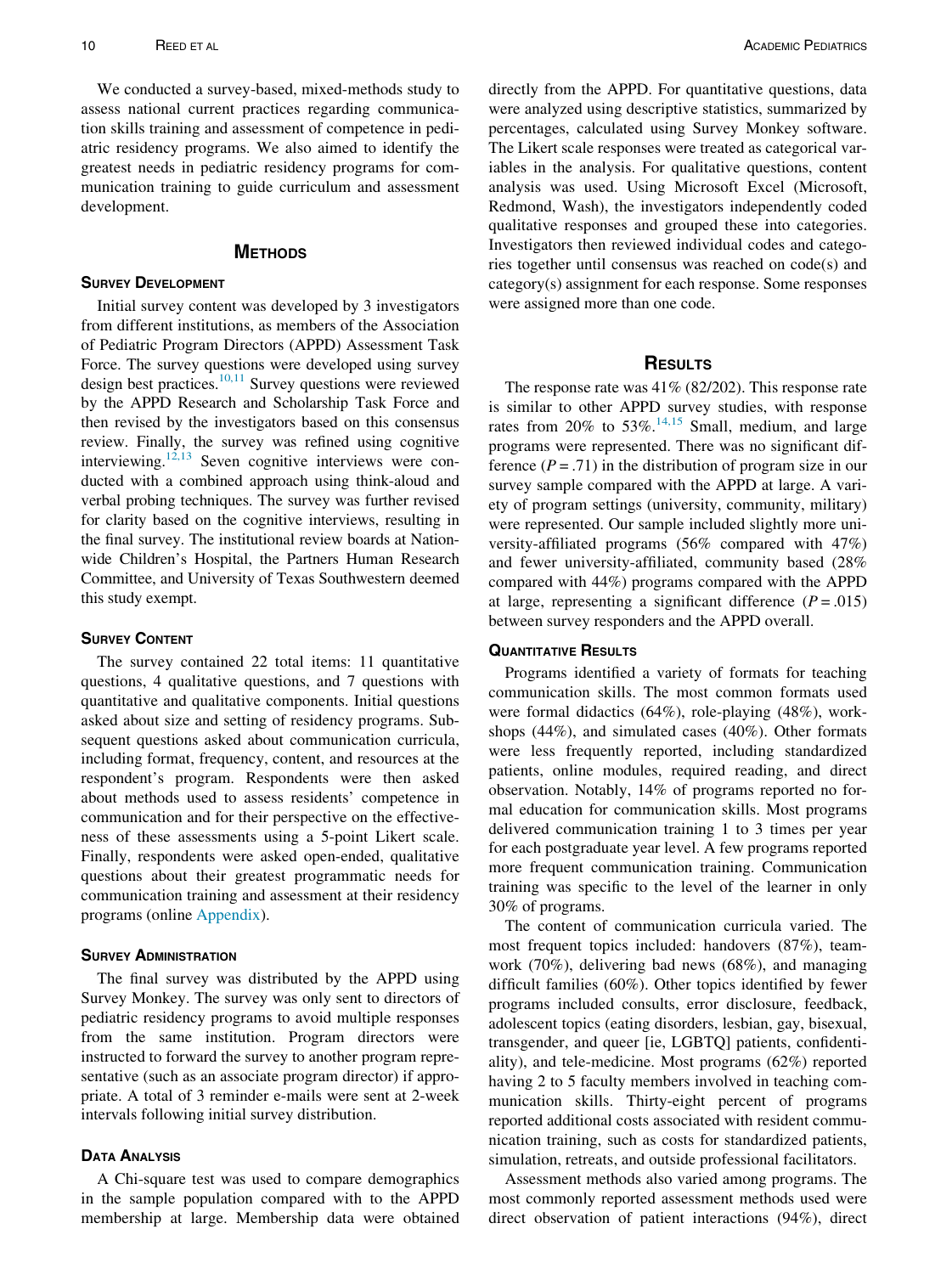observation of handoffs (86%), rotation evaluation questions using milestone language (86%), and anecdotal input from the Clinical Competency Committee (CCC) (80%). Only 16% of programs reported using a formal assessment tool. The most frequently used sources for CCC determination of communication milestones were rotation questions using milestone language (86%), input from CCC members (83%), and free text on evaluations (80%). Less frequently, programs used rotation questions without milestone language, a formal assessment tool, and/or multisource (360, nursing, parent) evaluations.

Programs' satisfaction with their own communication training and the accuracy of their assessments were mixed. Most programs (59%) reported being somewhat satisfied with the communication skills training at their institutions, with 23% reporting being somewhat dissatisfied or very dissatisfied. About one half (52%) felt their programs evaluated communication subcompetencies well, whereas 40% felt either neutral, or that these subcompetencies were evaluated poorly or very poorly. Similarly, 54% of programs were somewhat confident with the accuracy of communication-specific milestones levels assigned by the CCC, whereas 28% were neutral, not very confident, or not at all confident.

<span id="page-2-0"></span>**Programs reported a variety of needs regarding the** teaching and assessment of communication skills, although several common needs were identified [\(Figs. 1](#page-2-0) [and 2](#page-2-0)). For teaching communication, time was the most commonly identified need. Programs specifically identified both resident and faculty time, and time for delivery of the curriculum. Many programs also identified curriculum and specific curricular content as the greatest need. For assessment of communication skills, a specific assessment tool was the most commonly identified need, followed by faculty development and engagement.

### **DISCUSSION**

Our survey results show that although communication training is occurring in most pediatric residency programs, the content, delivery, and modes of assessment are highly variable. Many of our findings suggest there is room for improvement in both delivery of educational content and in assessment of communication skills in pediatric residents. We found that communication skills training is infrequent, often taught using passive techniques, and often not specific to the level of the learner. Only a small number of faculty are involved in this educational process, despite communication being a universally required skill for physicians. In addition, almost one quarter of programs were somewhat or very dissatisfied with their institutional communication skills training programs.

Programs reported needing more time, specific curricular content, faculty development, and overall engagement in communication skills development. These unmet needs mirror the known difficulties in delivering educational



Abbreviations: Faculty Dev = faculty development; Stand PT/SIM = Standardized patient/simulation; Resident Engag. = resident engagement

Figure 1. Greatest needs for teaching communication skills. Faculty Dev indicates faculty development; Stand PT/SIM, standardized patient/simulation; and Resident Engag., resident engagement.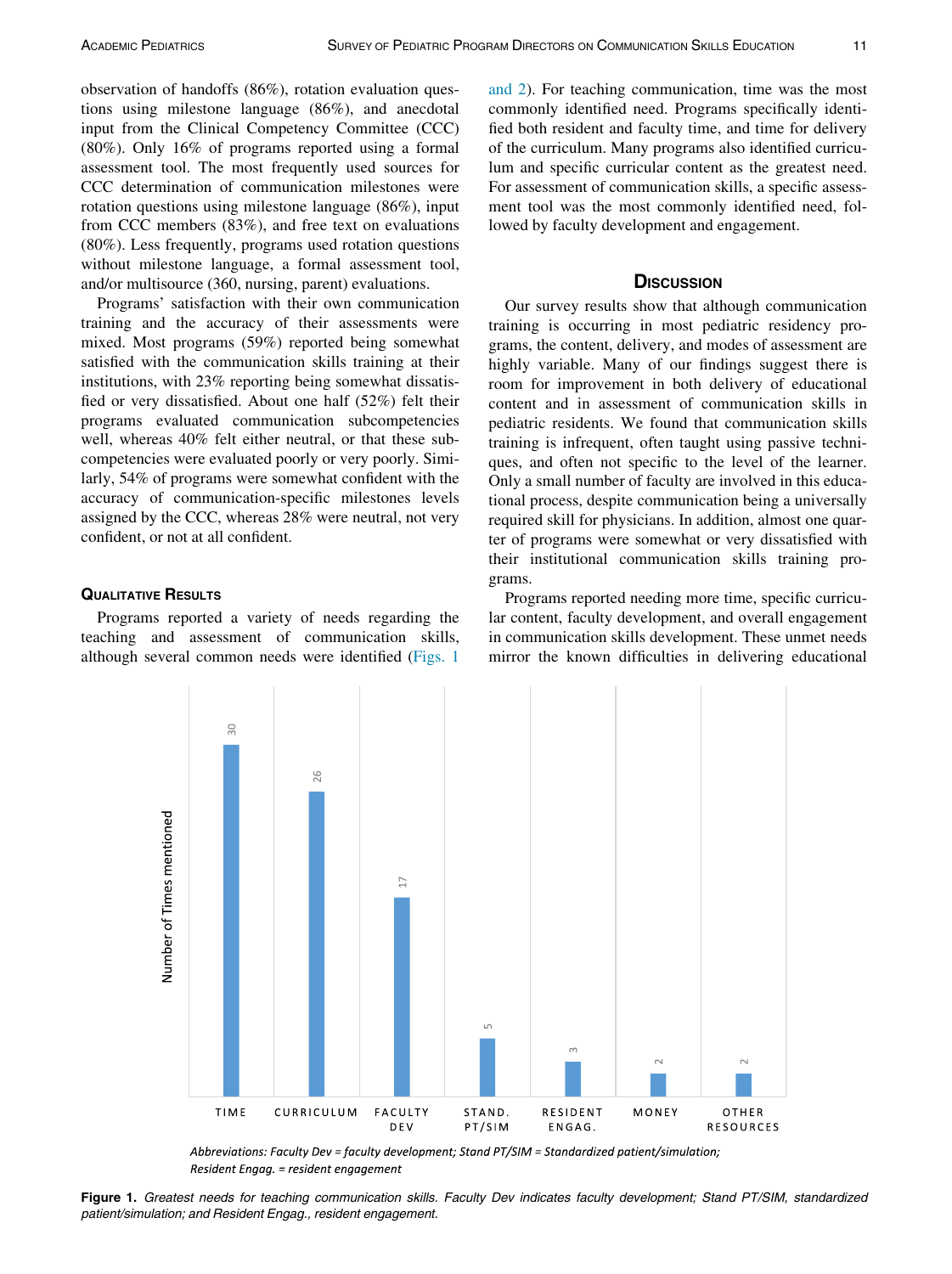

Figure 2. Greatest needs for assessing communication skills.

experiences to help trainees achieve competence in required skills when programs do not have a standardized implementation model.<sup>[8](#page-4-9)</sup> One such example of a successful standardized model is the I-PASS handoff curriculum, which was developed to specifically standardize handover communication. This tool was made widely available and studied and thus has accumulated validity evidence.<sup>[16,17](#page-4-10)</sup> This example serves as a model for how communication curricula can be implemented and evaluated. Our study identified room for improvement in educational strategies and materials that actually meet the needs and demands of programs for communication training: curricular materials that 1) are low cost, 2) require only a moderate time for delivery 3) require minimal faculty training, and 4) employ communication skills teaching that is incorporated into regular workflow, so all faculty and residents are participating.

Communication skills assessment is also occurring broadly in pediatric residency training, but the large majority of programs do not have a formal assessment tool to evaluate communication skills. Only 5 programs used a tool that has been previously described and studied in the literature. The scant use of standardized tools and the frequent use of summative rotation evaluations and anecdotal input may compromise the consistency and integrity of communication assessment. Despite this, about one half of programs still felt they assessed communication skills well, highlighting a possible disconnect between perception and reality of the accuracy of assessment.

The most commonly identified assessment need was a useful tool, which mirrors our finding that few programs actually use one for communication assessment. One reason may be that although there are many different communication tools reported, $18,19$  many have limited validity evidence, making it difficult for programs to identify the most useful and relevant one(s). A high-quality, relevant assessment tool may aid not only in summative assessment, but more importantly in formative assessment, providing rich feedback for learners. Faculty development and engagement was also a frequently identified need for communication assessment, again stressing the need for assessment materials which require little time and training, and incorporate assessment activities into regular workflow.

Limitations to our study include a potential lack of generalizability of these data to all pediatric residency programs, in part because we had a relatively low survey response rate. In addition, university-based (compared with university affiliated, community-based) programs were overrepresented in our sample population, potentially skewing results toward preferences of these programs. There could have been bias in responders: those with interest in communication skills development or with self-identified struggles with communication skills training for residents may have been more likely to complete the survey.

Next steps include exploring ways to meet the needs identified by programs to improve communication skills training and assessment, specifically focusing on 1) curricula and 2) assessment tools. Development of easy-touse, accessible curricula would be most beneficial to programs. One such possibility could be a "Just-in-Time" communication training for faculty to use on rounds, just before a resident is to navigate a conversation with a family. Faculty could coach for less than 5 minutes outside the room, directly observe the communication encounter, then give immediate feedback. This kind of skills training would incorporate more faculty into communication training, be directly and immediately relevant for residents, and is not time-intensive. More work is needed to further understand other curricular content needs, and which communication skills are most needed and high-yield in pediatric training.

In addressing the need for an assessment tool, further work should be done to identify and establish validity evidence for tool(s) which are most applicable to communication skills in pediatrics. Key components of an ideal tool would be brevity and ease of use with little training and the ability to use the tool in real-time, such as during rounds.

### **CONCLUSIONS**

We found that although communication skills training and assessment is commonly occurring in pediatric